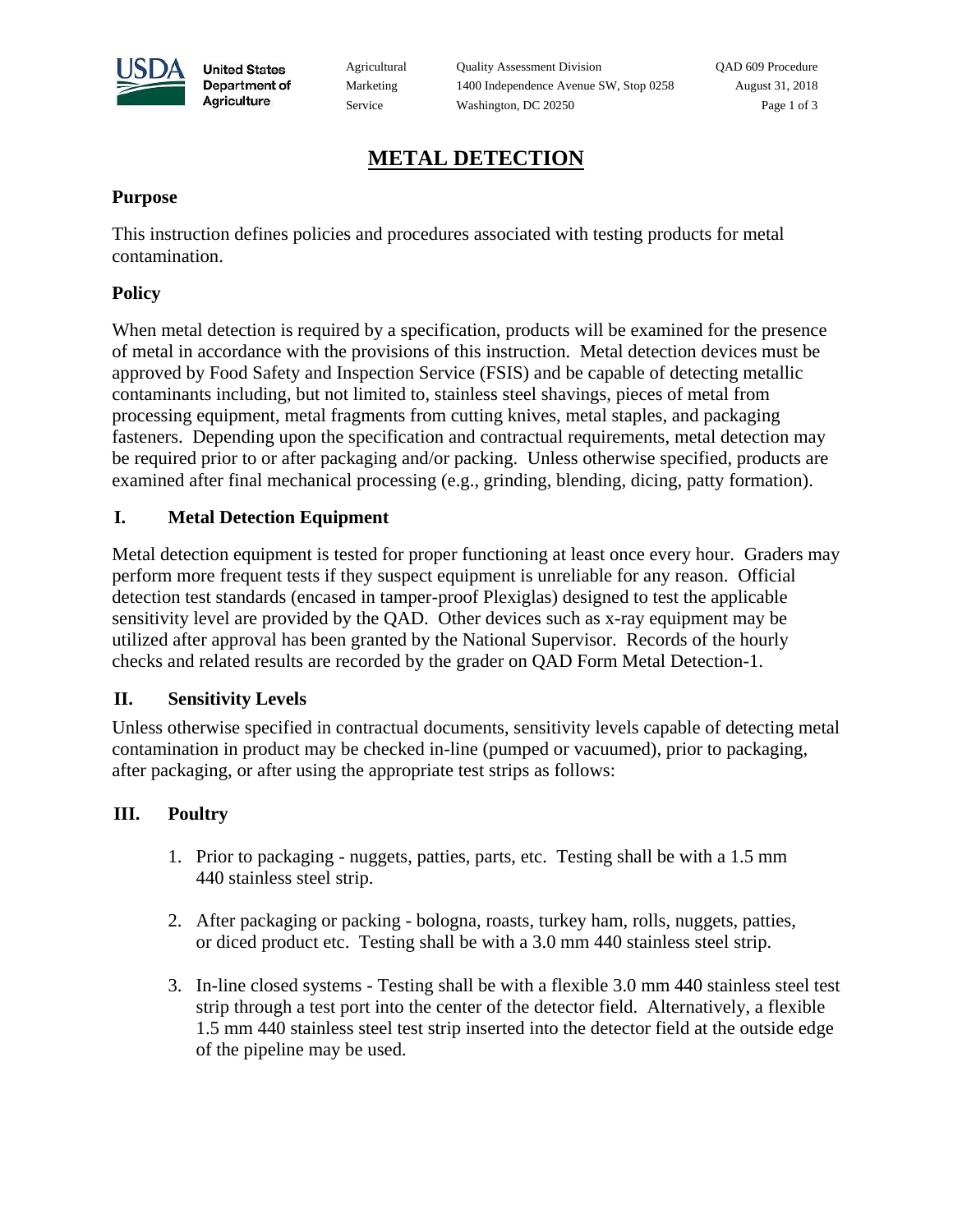

**United States** Department of Agriculture

Agricultural Quality Assessment Division QAD 609 Procedure Marketing 1400 Independence Avenue SW, Stop 0258 August 31, 2018 Service Washington, DC 20250 Page 2 of 3

### **IV. Red Meat**

Graders shall ensure that metal detectors are capable of detecting stainless steel, ferrous and non-ferrous metals. The processor must state in their program the type of equipment, location, detection procedure and sensitivity levels.

#### **Procedures**

### **I. Equipment Test Procedures**

When product is being run through the metal detector prior to or after packaging, insert the test strip into the detection field directly following the product. For packed product, place the test strip in the center of the shipping container and allow it to pass through the detection field. If the alarm functions on the initial test the equipment is operational and no further checks are required for that sampling interval. If the alarm fails to activate on the initial check, insert the test strip nine more times. If the unit alarm fails to activate on any of the additional tests, the equipment is not functioning properly. When a malfunction is detected, retain all product produced since the last acceptable check. The product must be reworked through a properly functioning metal detector or rejected for use under the applicable specification. Product that is suspected of containing metal will be referred to FSIS for disposition. Additionally, verify that the product reject method is also functioning properly. When testing the equipment, the test strip must remain on the line until the reject mechanism actually diverts the test strip or associated product. For in-line systems, testing may be accomplished by inserting the test strip into the product or outside the pipeline. When testing externally the timing must be verified to ensure a diversion would actually reject the affected product. The method of timing verification for in-line systems shall be documented and placed in Graders file. Regardless of the reject method being utilized, if the equipment fails to properly reject the test strip or associated product, retain all product produced since the last acceptable check and follow the procedures for rework and disposition as stated above.

### **II. Product Retesting**

Products that require retesting are examined as follows:

1. Products controlled due to a detection equipment malfunction.

These products are retested in a manner that ensures compliance with the designated sensitivity level. This examination may be accomplished by the original equipment after it is repaired or any other equipment that can ensure compliance. Products may have to be removed from packaging material for reexamination, depending on the style of packaging and the sensitivity of available metal detection equipment.

- 2. Rework of end-item and other products prior to final packaging or packing.
- 3. Rework products and other products not immediately packaged after processing (i.e., disruption in normal product flow may have resulted in contamination) must be